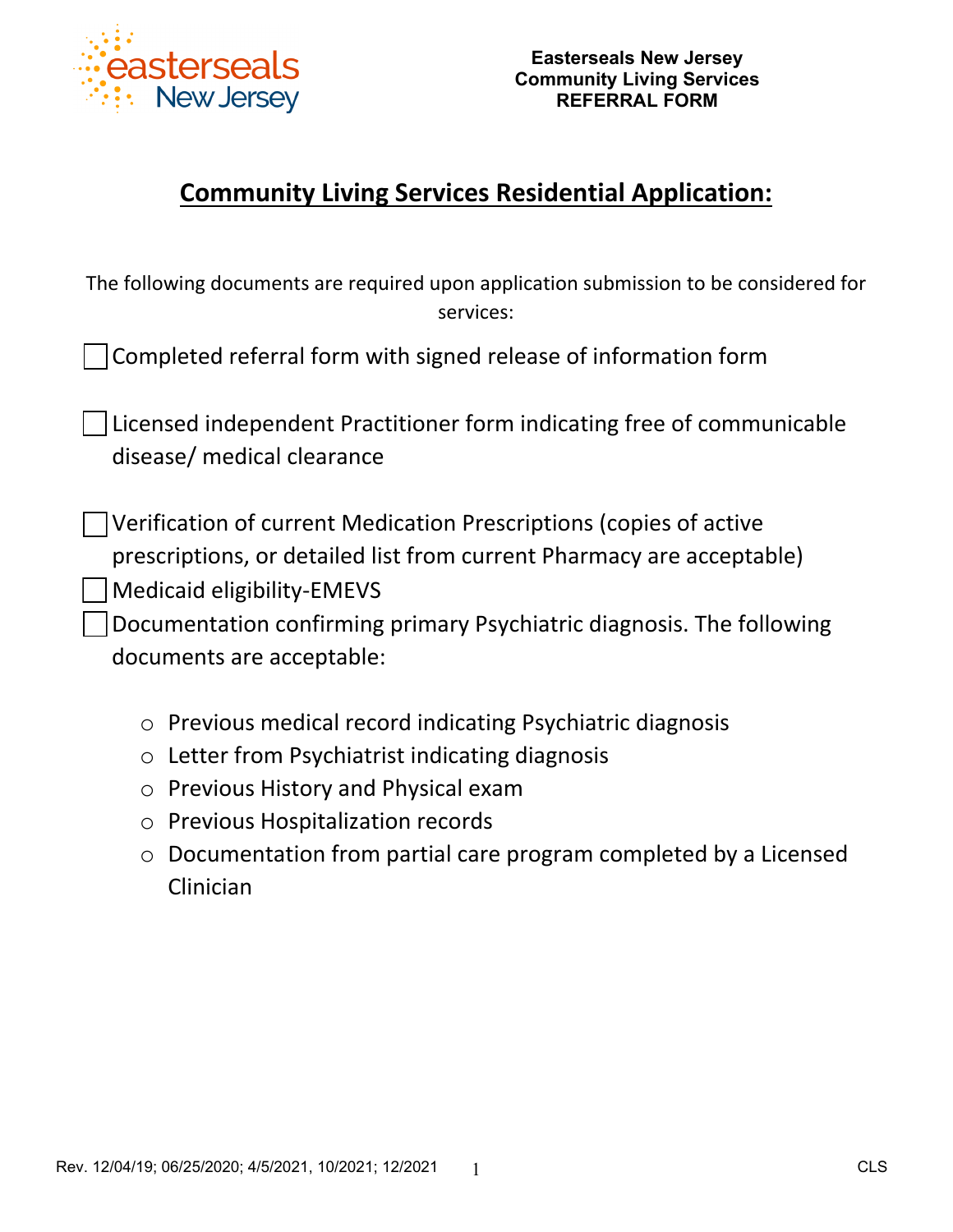

# **Easterseals New Jersey Community Living Services REFERRAL FORM**

| <b>Referral For (Please Check One)</b><br>FAX ALL REFERRALS TO 908-852-2255                                                                                                                                                                                                                                                                                                                                                                                                      |                                                                                                                                                                                                                                                                                |                                                                                                                                                                                              |  |  |  |
|----------------------------------------------------------------------------------------------------------------------------------------------------------------------------------------------------------------------------------------------------------------------------------------------------------------------------------------------------------------------------------------------------------------------------------------------------------------------------------|--------------------------------------------------------------------------------------------------------------------------------------------------------------------------------------------------------------------------------------------------------------------------------|----------------------------------------------------------------------------------------------------------------------------------------------------------------------------------------------|--|--|--|
| <b>Essex</b><br><b>ESNJ-Admin Support</b><br>25 Kennedy Blvd., Suite 600<br>East Brunswick, NJ 08816<br>973-313-0976<br>$\Box$ Residential<br><b>Supportive Housing</b><br>N HUD                                                                                                                                                                                                                                                                                                 | Hunterdon<br>ESNJ-Admin Support<br>25 Kennedy Blvd., Suite 600<br>East Brunswick, NJ 08816<br>908-788-7580<br>$\Box$ Residential<br>Supportive Housing<br>$\Box$ ICMS<br>*Res & SH refer to Essex County Contact<br>*ICMS refer to Warren County Contact                       | Middlesex<br>Please refer to Essex contact information<br>$\Box$ Residential                                                                                                                 |  |  |  |
| <b>Monmouth</b><br>1215-1217 Main St.<br>Asbury Park, NJ 07712<br>732-380-0390<br>$\Box$ Residential<br>$\Box$ Supportive Housing<br><b>Behavioral Health Home</b>                                                                                                                                                                                                                                                                                                               | Somerset<br><b>ESNJ-Admin Support</b><br>25 Kennedy Blvd., Suite 600<br>East Brunswick, NJ 08816<br>908-722-4300<br>$\mathsf{L}$<br>Residential<br>$\Box$ Supportive Housing<br>$\Box$ ICMS<br>*Res & SH refer to Essex County Contact<br>*ICMS refer to Warren County Contact | Warren<br>Camp Merry Heart - CLS<br>21 O Brien Road,<br>Hackettstown, NJ 07840<br>908-689-6600<br>Residential<br>ш<br>$\Box$<br><b>Supportive Housing</b><br><b>ICMS</b><br>п<br><b>HUD</b>  |  |  |  |
|                                                                                                                                                                                                                                                                                                                                                                                                                                                                                  |                                                                                                                                                                                                                                                                                |                                                                                                                                                                                              |  |  |  |
| Submitted by: _____________________________                                                                                                                                                                                                                                                                                                                                                                                                                                      |                                                                                                                                                                                                                                                                                |                                                                                                                                                                                              |  |  |  |
|                                                                                                                                                                                                                                                                                                                                                                                                                                                                                  |                                                                                                                                                                                                                                                                                |                                                                                                                                                                                              |  |  |  |
| <b>Home Address:</b>                                                                                                                                                                                                                                                                                                                                                                                                                                                             |                                                                                                                                                                                                                                                                                | <b>Current Address - IF DIFFERENT FROM HOME ADDRESS:</b><br>(for hospital referrals, include unit and Social Worker)                                                                         |  |  |  |
|                                                                                                                                                                                                                                                                                                                                                                                                                                                                                  |                                                                                                                                                                                                                                                                                |                                                                                                                                                                                              |  |  |  |
|                                                                                                                                                                                                                                                                                                                                                                                                                                                                                  |                                                                                                                                                                                                                                                                                |                                                                                                                                                                                              |  |  |  |
| 1. Psychiatric / Medical Information<br>Psychiatric Diagnoses:<br>Schizophrenia<br>Schizoaffective Disorder<br>Psychotic Disorder NOS (SH Only)<br>Bipolar I disorder<br><b>Bipolar Disorder NOS</b><br><b>Borderline Personality Disorder</b><br>Treatment Provider: New York Changes and Changes and Changes and Changes and Changes and Changes and Changes and Changes and Changes and Changes and Changes and Changes and Changes and Changes and Changes and Changes and C |                                                                                                                                                                                                                                                                                | Schizophreniform Disorder<br>Delusional Disorder<br>Major Depressive Disorder Recurrent<br><b>Bipolar II Disorder</b><br><b>Schizotypal Personality Disorder</b><br>Other (Must be approved) |  |  |  |

### **2. PSYCHIATRIC INSTITUTIONALIZATION (list 3 most recent, including current)**

| <b>Name of Institution</b> | <b>Admission Date</b> | <b>Discharge Date</b> |
|----------------------------|-----------------------|-----------------------|
|                            |                       |                       |
|                            |                       |                       |
|                            |                       |                       |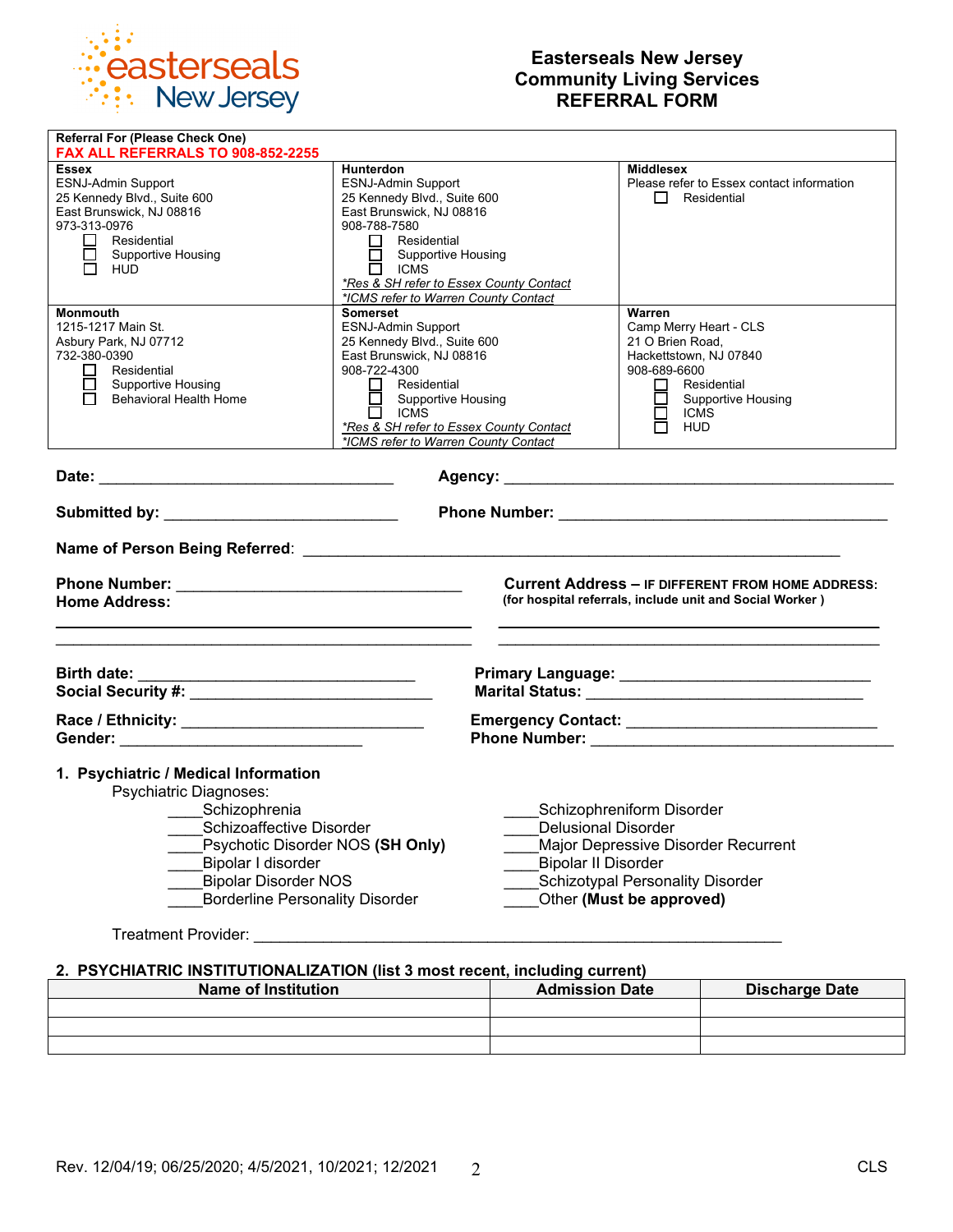

#### **3. CURRENT MEDICATIONS:**

| <b>Medication / Dose; Route; Frequency</b> | <b>Medication / Dose; Route; Frequency</b> |
|--------------------------------------------|--------------------------------------------|
|                                            |                                            |
|                                            |                                            |
|                                            |                                            |
|                                            |                                            |
|                                            |                                            |

\_\_\_\_\_\_\_\_\_\_\_\_\_\_\_\_\_\_\_\_\_\_\_\_\_\_\_\_\_\_\_\_\_\_\_\_\_\_\_\_\_\_\_\_\_\_\_\_\_\_\_\_\_\_\_\_\_\_\_\_\_\_\_\_\_\_\_\_\_\_\_\_\_\_\_\_\_\_\_\_\_\_\_\_\_\_\_\_\_\_\_\_\_\_\_\_\_

\_\_\_\_\_\_\_\_\_\_\_\_\_\_\_\_\_\_\_\_\_\_\_\_\_\_\_\_\_\_\_\_\_\_\_\_\_\_\_\_\_\_\_\_\_\_\_\_\_\_\_\_\_\_\_\_\_\_\_\_\_\_\_\_\_\_\_\_\_\_\_\_\_\_\_\_\_\_\_\_\_\_\_\_\_\_\_\_\_\_\_\_\_\_\_\_\_ \_\_\_\_\_\_\_\_\_\_\_\_\_\_\_\_\_\_\_\_\_\_\_\_\_\_\_\_\_\_\_\_\_\_\_\_\_\_\_\_\_\_\_\_\_\_\_\_\_\_\_\_\_\_\_\_\_\_\_\_\_\_\_\_\_\_\_\_\_\_\_\_\_\_\_\_\_\_\_\_\_\_\_\_\_\_\_\_\_\_\_\_\_\_\_\_\_

\_\_\_\_\_\_\_\_\_\_\_\_\_\_\_\_\_\_\_\_\_\_\_\_\_\_\_\_\_\_\_\_\_\_\_\_\_\_\_\_\_\_\_\_\_\_\_\_\_\_\_\_\_\_\_\_\_\_\_\_\_\_\_\_\_\_\_\_\_\_\_\_\_\_\_\_\_\_\_\_\_\_\_\_\_\_\_\_\_\_\_\_\_\_\_\_\_ \_\_\_\_\_\_\_\_\_\_\_\_\_\_\_\_\_\_\_\_\_\_\_\_\_\_\_\_\_\_\_\_\_\_\_\_\_\_\_\_\_\_\_\_\_\_\_\_\_\_\_\_\_\_\_\_\_\_\_\_\_\_\_\_\_\_\_\_\_\_\_\_\_\_\_\_\_\_\_\_\_\_\_\_\_\_\_\_\_\_\_\_\_\_\_\_\_

**4. HISTORY OF DRUG AND/OR ALCOHOL ABUSE (please give details):** 

# **LAST USE** \_\_\_\_\_\_\_\_\_\_\_\_\_\_\_\_\_\_\_\_\_\_\_\_\_\_\_\_\_\_\_\_\_\_\_\_\_\_\_\_\_\_\_\_\_\_\_\_\_

**5. HISTORY OF SUICIDAL IDEATION/PLANS/ATTEMPTS (please include dates and details):** 

#### **6. HISTORY OF AGGRESSIVE AND/OR VIOLENT BEHAVIOR (please give details):**

**7. IS CONSUMER CURRENTLY ON KROL STATUS (found not guilty of criminal charges due to a mental illness)? YES** If Yes, Please Explain: \_\_\_\_\_\_\_\_\_\_\_\_\_\_\_\_\_\_\_\_\_\_\_\_\_\_\_\_\_\_\_\_\_\_\_\_\_\_\_\_\_\_\_\_\_\_\_\_\_\_\_\_\_\_\_\_\_\_\_\_\_\_\_

\_\_\_\_\_\_\_\_\_\_\_\_\_\_\_\_\_\_\_\_\_\_\_\_\_\_\_\_\_\_\_\_\_\_\_\_\_\_\_\_\_\_\_\_\_\_\_\_\_\_\_\_\_\_\_\_\_\_\_\_\_\_\_\_\_\_\_\_\_\_\_\_\_\_\_\_\_\_\_\_\_\_\_\_\_\_\_\_\_\_\_\_\_\_\_\_\_

**NO**

### **8. PENDING LEGAL CHARGES**

| (Name)                                                                                                                                                                                                                                                                                                                                                                                                     |  | (Address)                                     | (Phone) |
|------------------------------------------------------------------------------------------------------------------------------------------------------------------------------------------------------------------------------------------------------------------------------------------------------------------------------------------------------------------------------------------------------------|--|-----------------------------------------------|---------|
| Allergies: Allergies:                                                                                                                                                                                                                                                                                                                                                                                      |  |                                               |         |
| <b>10. REASON FOR REFERRAL:</b>                                                                                                                                                                                                                                                                                                                                                                            |  |                                               |         |
| Daily Living Skills Assistance:                                                                                                                                                                                                                                                                                                                                                                            |  | Linkages to Community Resources: ___          |         |
| Housing Needs (Specify below):                                                                                                                                                                                                                                                                                                                                                                             |  | Linkages to Medical/Psychiatric Services: ___ |         |
| <b>Budgeting Management:</b>                                                                                                                                                                                                                                                                                                                                                                               |  | Employment/Vocational Assistance:             |         |
| Mental Health Counseling:                                                                                                                                                                                                                                                                                                                                                                                  |  | Other: $\frac{1}{1}$                          |         |
|                                                                                                                                                                                                                                                                                                                                                                                                            |  |                                               |         |
|                                                                                                                                                                                                                                                                                                                                                                                                            |  |                                               |         |
| 11. RESOURCES (Please list amounts if known):                                                                                                                                                                                                                                                                                                                                                              |  |                                               |         |
|                                                                                                                                                                                                                                                                                                                                                                                                            |  |                                               | VA      |
|                                                                                                                                                                                                                                                                                                                                                                                                            |  |                                               |         |
| $\begin{array}{c c c c c c} \hline \text{CSI} & \text{CSI} & \text{I} & \text{AFDC} & \text{I} & \text{AFDC} & \text{I} & \text{Rent Asst:} \\\hline \text{I} & \text{SSD} & \text{I} & \text{I} & \text{A.} & \text{A.} & \text{A.} & \text{A.} & \text{A.} & \text{A.} & \text{A.} & \text{A.} & \text{A.} & \text{A.} & \text{A.} & \text{A.} & \text{A.} & \text{A.} & \text{A.} & \text{A.} & \text{$ |  | □ Payee: ___________                          |         |
| $\square$ SSA $\square$                                                                                                                                                                                                                                                                                                                                                                                    |  | $\Box$ Gen. Asst:                             |         |

If Yes, Explain: \_\_\_\_\_\_\_\_\_\_\_\_\_\_\_\_\_\_\_\_\_\_\_\_\_\_\_\_\_\_\_\_\_\_\_\_\_\_\_\_\_\_\_\_\_\_\_\_\_\_\_\_\_\_\_\_\_\_\_\_\_\_\_\_\_\_\_\_\_\_\_\_\_\_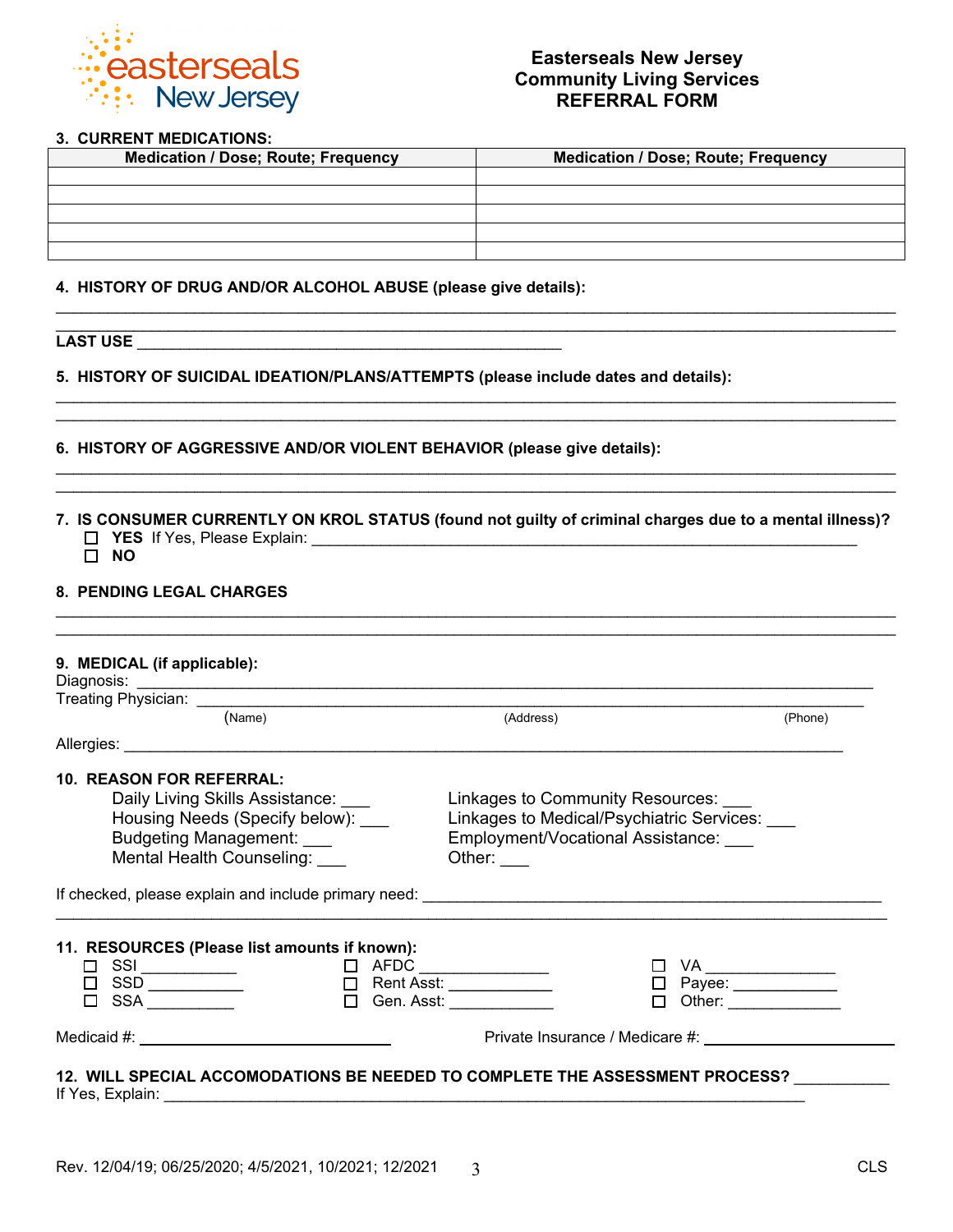

# **Easterseals New Jersey Community Living Services REFERRAL FORM**

### *FOR OFFICE USE ONLY*

| <b>Check One:</b><br>Accepted | Denied | Pending<br>П |  |
|-------------------------------|--------|--------------|--|
|                               |        |              |  |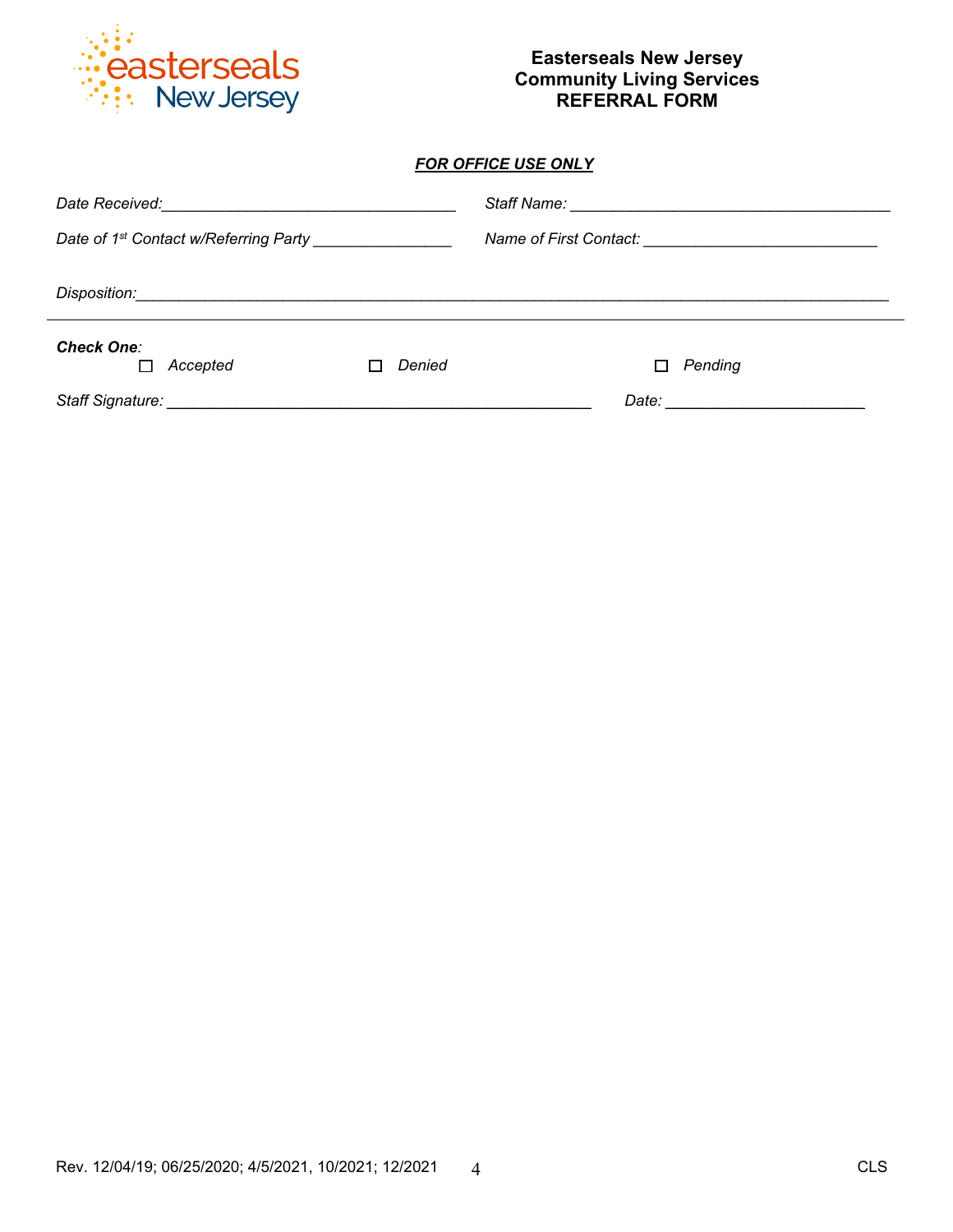

### **EASTERSEALS NEW JERSEY AUTHORIZATION FOR RELEASE OF INFORMATION FORM**

 $\mathcal{L}_\mathcal{L} = \{ \mathcal{L}_\mathcal{L} = \{ \mathcal{L}_\mathcal{L} = \{ \mathcal{L}_\mathcal{L} = \{ \mathcal{L}_\mathcal{L} = \{ \mathcal{L}_\mathcal{L} = \{ \mathcal{L}_\mathcal{L} = \{ \mathcal{L}_\mathcal{L} = \{ \mathcal{L}_\mathcal{L} = \{ \mathcal{L}_\mathcal{L} = \{ \mathcal{L}_\mathcal{L} = \{ \mathcal{L}_\mathcal{L} = \{ \mathcal{L}_\mathcal{L} = \{ \mathcal{L}_\mathcal{L} = \{ \mathcal{L}_\mathcal{$ 

I hereby authorize Easterseals New Jersey to (check one or both as it applies)

| disclose to |  |
|-------------|--|
|             |  |

 $\Box$  request from

(Specify individual, agency, organization, and address) The following information regarding (name of individual receiving services): \_

(Address)

(Date of birth) (Social Security Number)

for the purpose of \_\_\_\_

Dates of services

Information to be disclosed or requested: CHECK AND INITIAL **ONLY THOSE WHICH APPLY**

| Assessment                       | Service agreement               |
|----------------------------------|---------------------------------|
| Behavior contract or plan        | Service plan                    |
| Criminal history                 | Social assessment               |
| Discharge summary                | Social security information     |
| Financial information/earnings   | Work adjustment training report |
| Intake assessment                | Physical health assessment      |
| Interagency communication        | Prevocational evaluation report |
| Psychiatric assessment           | Legal information               |
| Psychological assessment/testing | Placement report                |
|                                  |                                 |

I understand that this may include (as applicable) information relating to acquired immunodeficiency syndrome (AIDS), human immunodeficiency virus (HIV) infection, behavioral health service/psychiatric care, and/or treatment for alcohol or drug abuse.

The information will be released in this format (circle all that may apply): written verbal  $\Box$  fax  $\Box$  electronic  $\Box$  other (specify)  $\Box$ 

I understand that I may revoke this authorization in writing at any time, except to the extent that action has been taken in reliance on this authorization. Unless otherwise revoked, this authorization will expire within one year from the date of the signature, or on the following date, event, or condition, whichever is sooner:

I hereby release Easterseals New Jersey, its employees and officers from any legal responsibility or liability for disclosure of or receipt of the above

information to the extent indicated and authorized.

I understand that Easterseals New Jersey may not condition services or payment on whether I sign this authorization.

I understand that there is a potential for information disclosed under the authorization to be subject to redisclosure by the recipient and no longer protected.

| Signature: | (Individual receiving services)        |                                     | (Date) |  |
|------------|----------------------------------------|-------------------------------------|--------|--|
|            | (Or legal representative)              | (Relationship to individual served) | (Date) |  |
|            | (Signature of witness for Easterseals) |                                     | (Date) |  |